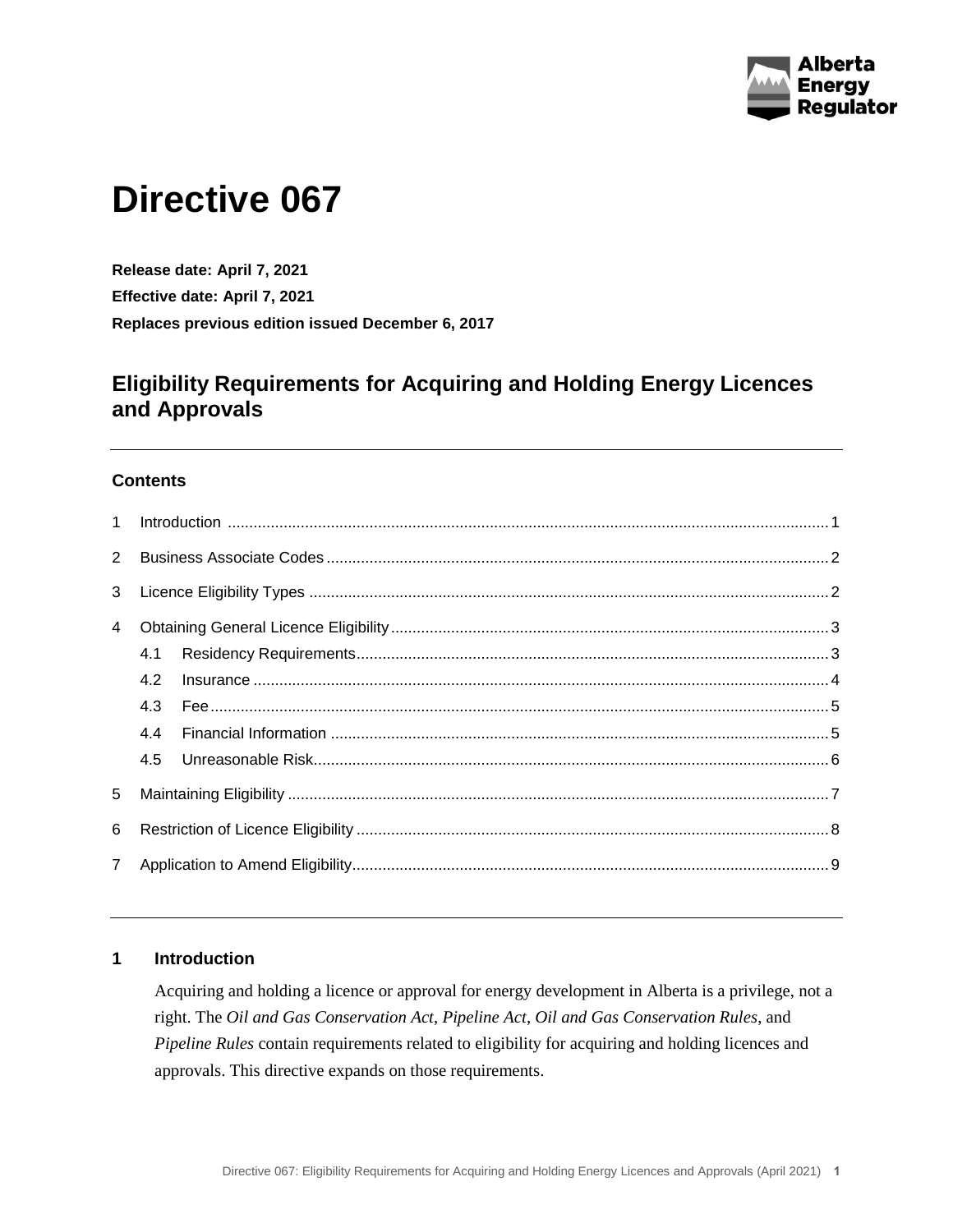This new edition increases the scrutiny the AER applies to ensure that this privilege is only granted to and maintained by responsible parties throughout the energy development life cycle

Changes in this edition include requiring additional information, particularly financial information, at the time of application and throughout the energy development life cycle to enable the AER to

- assess licensee eligibility,
- assess the capabilities of licensees and approval holders to meet their regulatory and liability obligations throughout the energy development life cycle,
- administer our liability management programs, and
- ensure the safe, orderly, and environmentally responsible development of energy resources in Alberta throughout their life cycle.

#### <span id="page-1-0"></span>**2 Business Associate Codes**

The *Oil and Gas Conservation Act* and *Pipeline Act* require that a person (which includes a corporation) hold a subsisting identification code in order to apply to the AER for a licence or approval under those acts. The AER has referred to these as business associate (BA) codes. The AER no longer issues BA codes. These are issued through Petrinex.

1) Any party that seeks to apply for and hold AER licences or approvals must first apply for and obtain a BA code through Petrinex [\(www.petrinex.ca\)](http://www.petrinex.ca/). Parties who hold a BA code are not permitted to hold AER licences or approvals unless the AER has determined they are eligible to do so.

#### <span id="page-1-1"></span>**3 Licence Eligibility Types**

The AER may grant licence eligibility with or without restrictions, terms, and conditions, or it may refuse to grant licence eligibility. There are three eligibility types:

- **No Eligibility:** Not eligible to acquire or hold licences or approvals for wells, facilities, or pipelines.
- **General Eligibility:** Eligible to acquire or hold licences and approvals for all types of wells, facilities, and pipelines.
- **Limited Eligibility:** Eligible to acquire or hold only certain types of licences and approvals, or eligibility is subject to certain terms and conditions.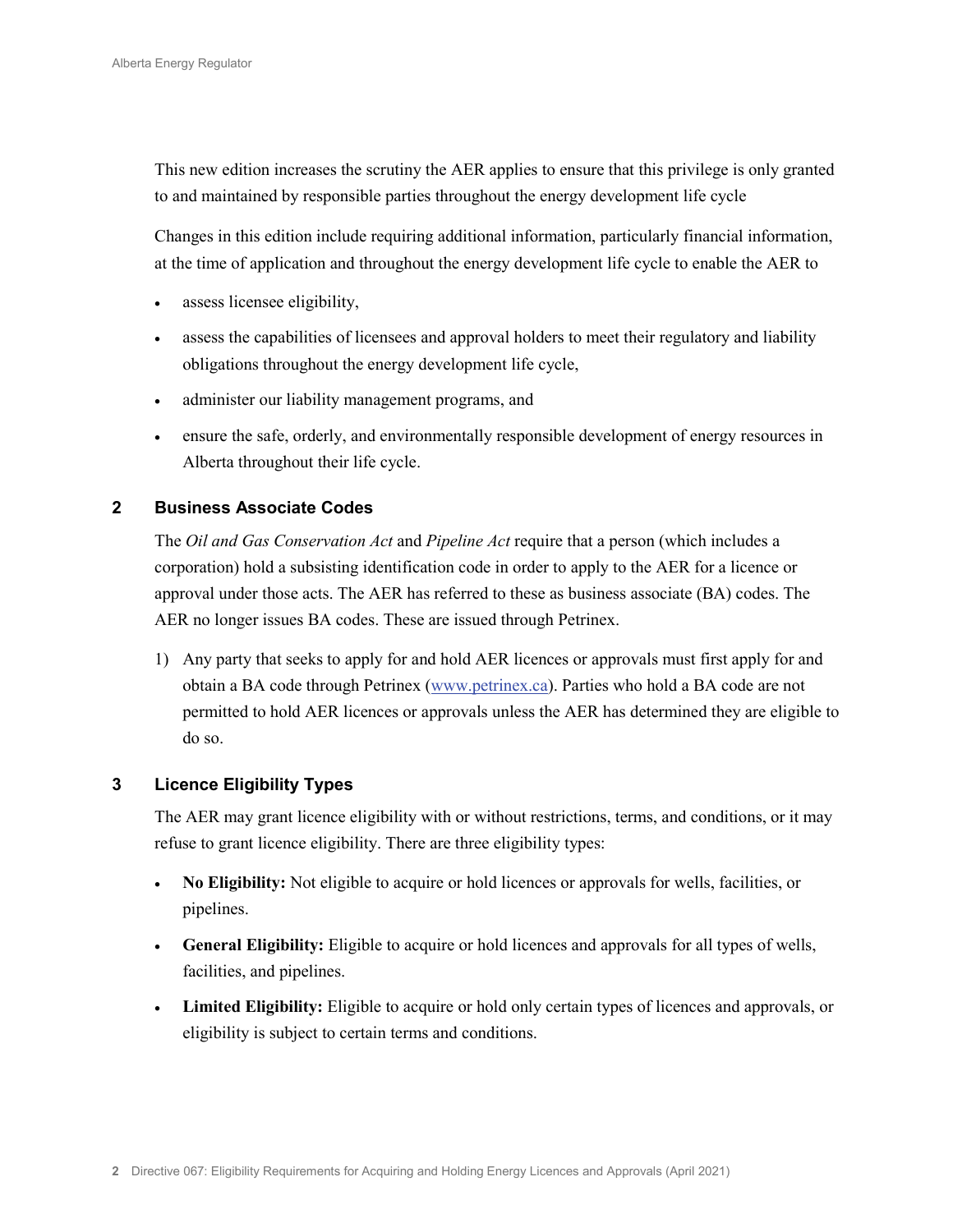Restrictions, terms, and conditions may include

- the types of licences or approvals that may be held,
- the number of licences or approvals that may be held,
- additional scrutiny required at time of application for or transfer of a licence or approval,
- requirement to provide security,
- requirements regarding the minimum or maximum working interest percentage permitted,
- a requirement to address outstanding noncompliances of current or former AER licensees that are directly or indirectly associated with the applicant or its directors, officers, or shareholders, and
- anything else the AER considers appropriate in the circumstances.

#### <span id="page-2-0"></span>**4 Obtaining General Licence Eligibility**

Once a person has a BA code, they may apply to the AER for licence eligibility by submitting schedules 1 and 3 (and 2, if applicable) through the designated information submission system. Upon review of the information provided, the AER may request additional information, including reserves information. The AER may audit the information provided for accuracy and completeness at any time before or after granting eligibility.

Requests for licence eligibility that do not contain all the information required will be summarily closed.

The AER will assess the information provided in the application, along with any other relevant information, and will determine whether the applicant meets the eligibility requirements for acquiring and holding AER licences or approvals.

- 2) An applicant must be an individual or a corporation that meets the requirements of section 20 of the *Oil and Gas Conservation Act* or section 21 of the *Pipeline Act*.
- 3) An applicant must sign a declaration attesting to the truth and completeness of the application, consenting to the release and collection of compliance information regarding the applicant from other jurisdictions and regulators as applicable, and attorning to the jurisdiction of Alberta (Schedule 1).

#### <span id="page-2-1"></span>4.1 Residency Requirements

- 4) An applicant must
	- a) be resident in Alberta, as defined in section 1.020(2.1) of the *Oil and Gas Conservation Rules* and section 1(6) of the *Pipeline Rules*; or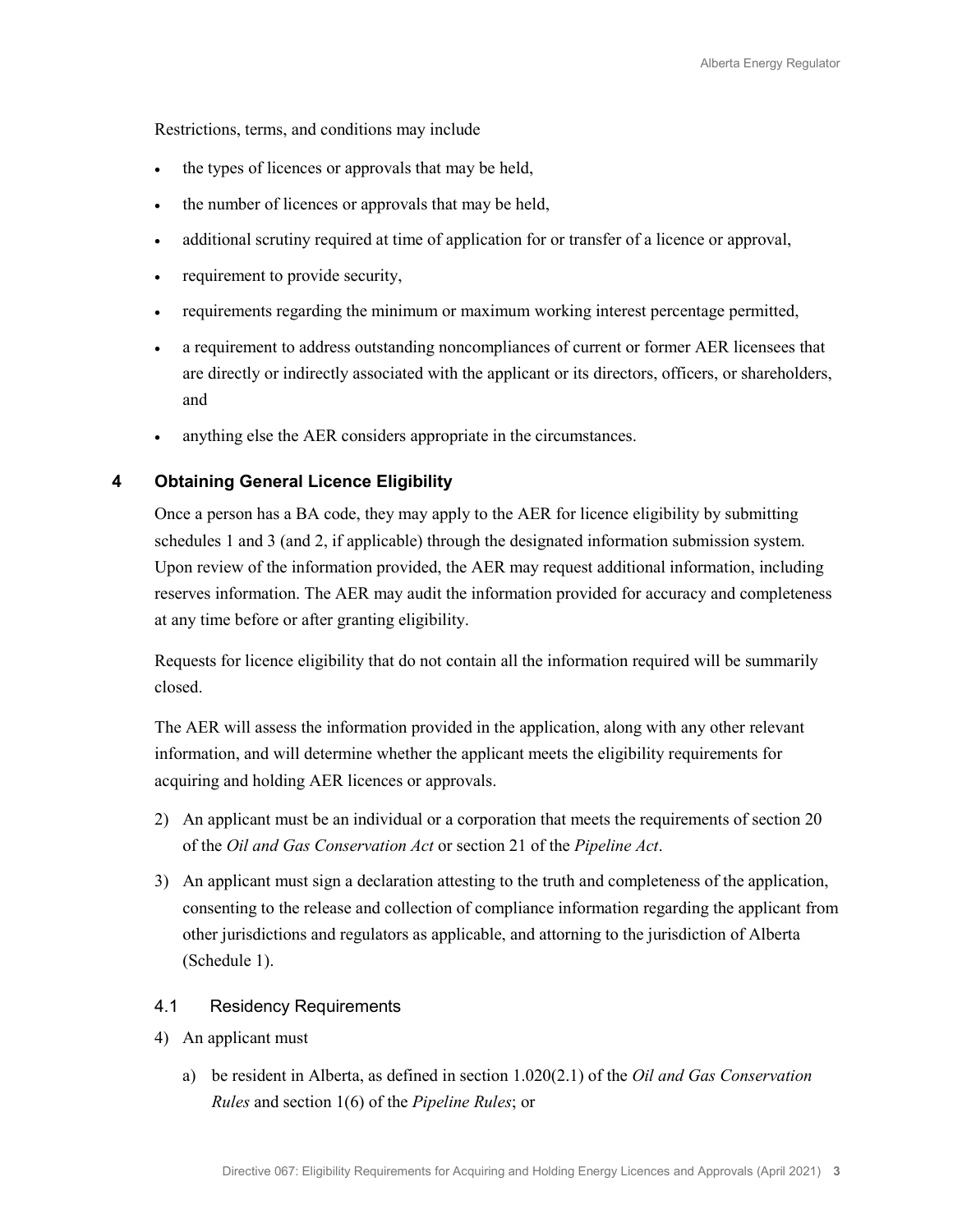- b) appoint an agent that is resident in Alberta (schedule 2) and have that appointment approved by the AER, as required by section 91 of the *Oil and Gas Conservation Act* and section 19 of the *Pipeline Act*; or
- c) be exempt from the resident/agent requirement (granted under specific circumstances set out in section 1.030 of the *Oil and Gas Conservation Rules* and section 1.1 of the *Pipeline Rules*).

For these purposes, "resident" means,

- in the case of an individual, having their home in and being ordinarily present in Alberta or,
- in the case of a corporation, having a director, officer, or employee that has their home in and is ordinarily present in Alberta and is authorized to makes decisions about the licensing and operating of the well, pipeline, or facility and about implementing the directions of the AER regarding the well, pipeline, or facility.
- 5) Both the applicant and the agent (if appointed) must meet all the licence eligibility requirements set out in this directive.

#### <span id="page-3-0"></span>4.2 Insurance

- 6) At the time of applying for licence eligibility, applicants must have and maintain comprehensive general liability insurance with minimum coverage of \$1 000 000.
- 7) Applicants must submit a certificate of proof of insurance or a statement of the insurer describing the coverage, effective date, and termination date of the insurance.
- 8) Should eligibility be granted, the licensee or approval holder must maintain reasonable and appropriate insurance coverage for the operations of the company, including
	- a) pollution coverage sufficient to cover the cost of removal and cleanup operations required as a result of an incident, and
	- b) sufficient coverage for loss or damage to property or bodily injury caused during operations.
- 9) Unless otherwise authorized, an applicant, licensee or approval holder must have insurance issued from a company registered in Alberta to provide insurance in Alberta.
- 10) Upon request, information regarding coverage and content of the insurance must be provided.

The AER may require the licensee or approval holder to obtain additional insurance; at all times the licensee is solely responsible for maintaining appropriate levels of insurance given the nature and scope of operations.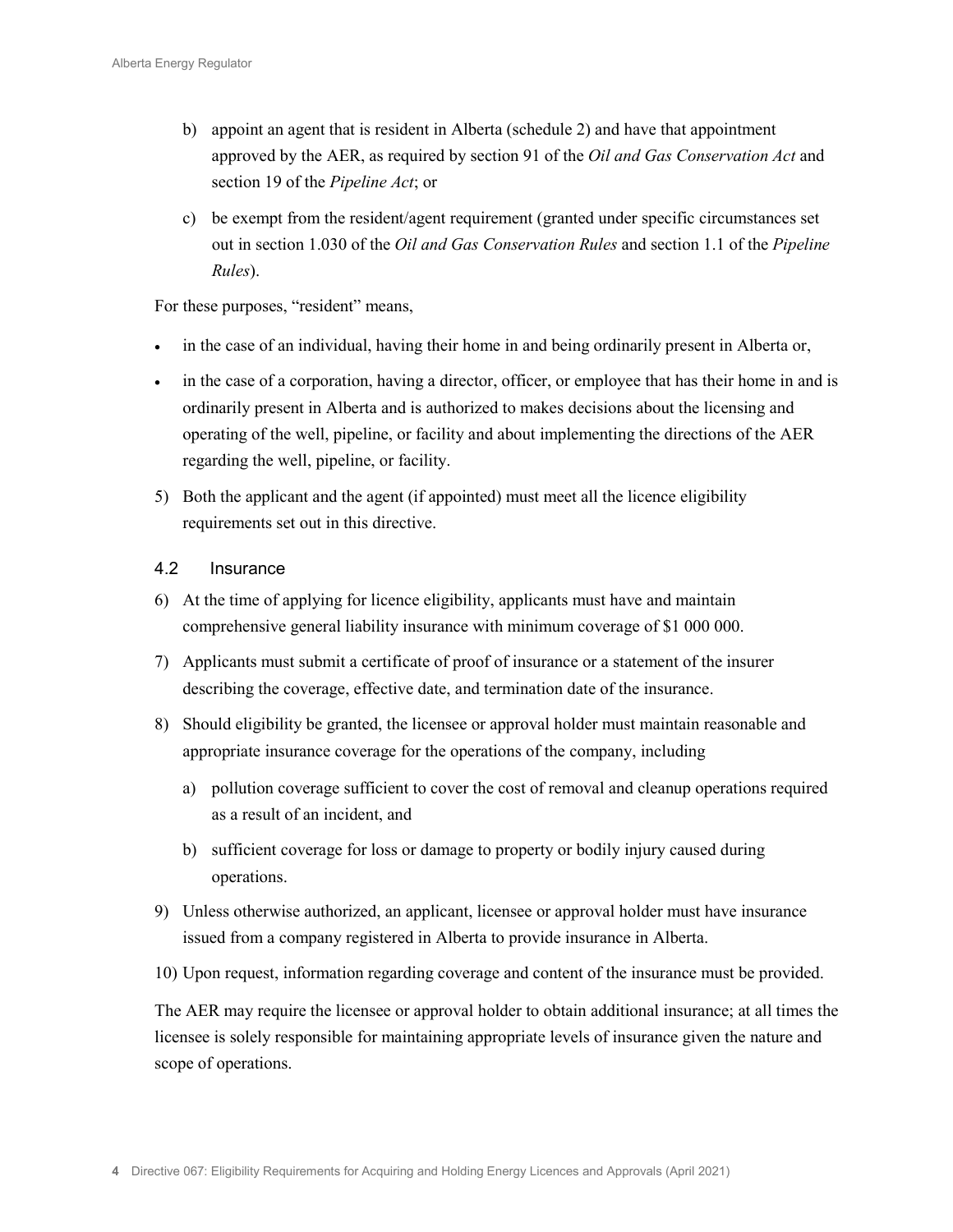#### <span id="page-4-0"></span>4.3 Fee

For most licence eligibility types, a fee is required. The amount of the fee is prescribed in the *Oil and Gas Conservation Rules* and may be waived or varied by the AER if circumstances warrant (section 17.010).

Applications that do not include the required fee will be summarily closed.

#### <span id="page-4-1"></span>4.4 Financial Information

Financial statements and financial summary (Schedule 3) will be used by the AER to

- assess licensee eligibility,
- assess the capabilities of licensees and approval holders to meet their regulatory and liability obligations throughout the energy development life cycle,
- administer our liability management programs, and
- ensure the safe, orderly, and environmentally responsible development of energy resources in Alberta, throughout their life cycle.

11) An applicant must submit a complete financial summary (Schedule 3).

- a) Full audited financial statements must be submitted when available, matching the totals in Schedule 3. If audited statements are not available, those prepared by management may be acceptable.
- b) In the case of an applicant that is a new company with no financial history, details of financing must be provided (Schedule 3).
- c) If the financial records of the applicant are consolidated into another corporation's consolidated financial statements (the "parent corporation"), then a financial summary (Schedule 3) for the parent corporation and its consolidated financial statements must also be submitted.
- <span id="page-4-2"></span>12) Licensees and approval holders must also annually submit financial statements (audited or management-prepared) and a financial summary (Schedule 3), once finalized, or within 180 days of fiscal year end, whichever comes first, or as directed by the AER, in order to maintain eligibility.

Upon review of the information provided, the AER may request additional information. Financial information provided to the AER under this requirement will be kept confidential for the time period outlined in section 12.152(2) of the *Oil and Gas Conservation Rules*.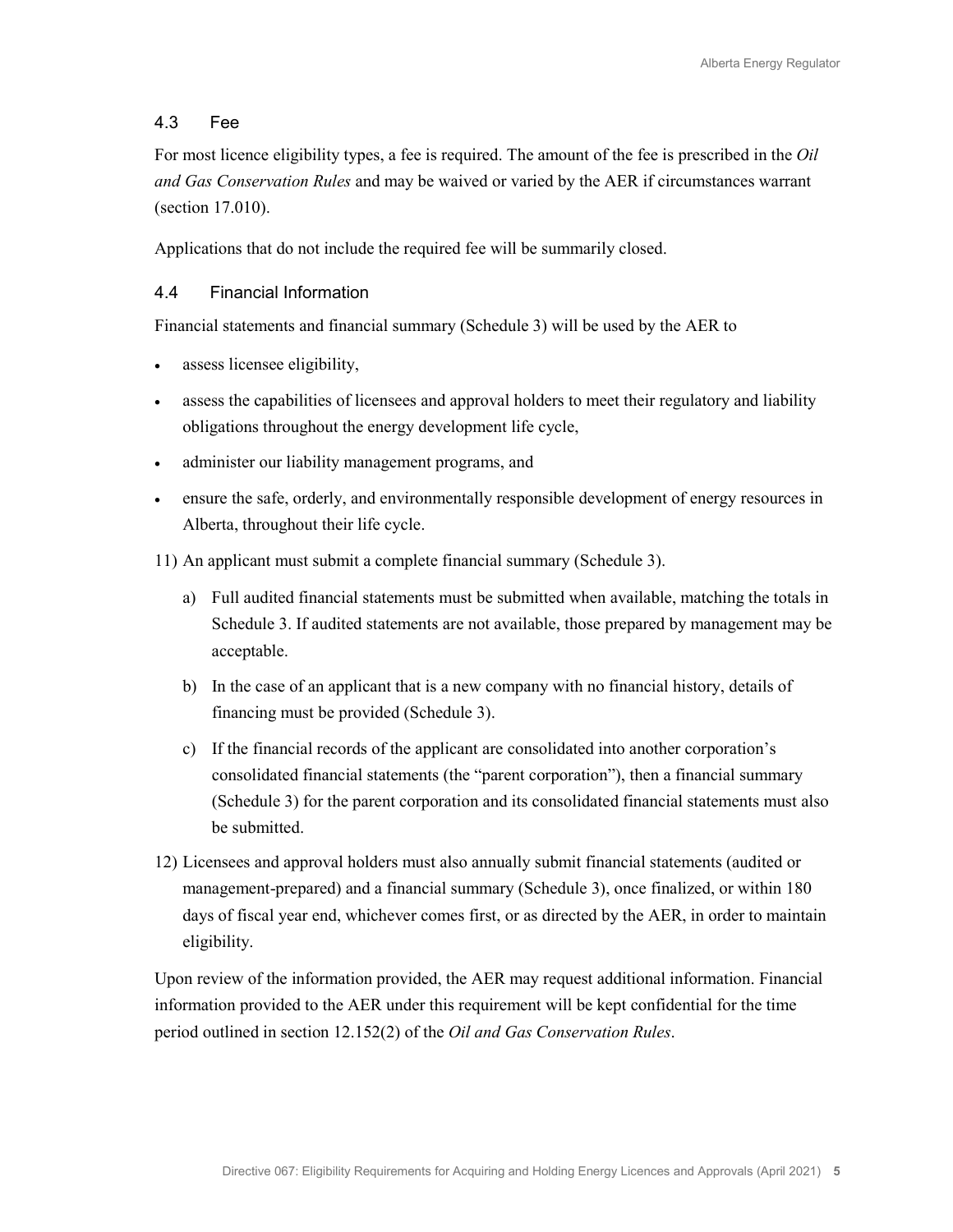#### <span id="page-5-0"></span>4.5 Unreasonable Risk

13) An applicant must not, in the AER's opinion, pose an unreasonable risk.

In assessing whether the applicant, licensee, or approval holder poses an unreasonable risk, the AER may consider any of the following factors:

- failure to maintain in Alberta persons who are authorized to make decisions and take actions on behalf of the licensee or approval holder to address any matters or issues that arise in respect of the wells, pipelines, facilities, well sites, and facility sites of the licensee or approval holder
- the compliance history of the applicant, licensee, or approval holder, including its directors, officers, and shareholders in Alberta and elsewhere
- the compliance history of entities currently or previously associated or affiliated with the applicant, licensee, or approval holder or its directors, officers, and shareholders
- outstanding noncompliances of current or former AER licensees or approval holders that are directly or indirectly associated or affiliated with the applicant, licensee, or approval holder or its directors, officers, or shareholders
- the experience of the applicant, licensee, or approval holder and its directors, officers, and shareholders
- corporate and ownership structure
- working interest participant arrangements, including participant information and proportionate shares
- the financial health of the applicant, licensee, or approval holder and entities currently associated or affiliated with the applicant, licensee, or approval holder or its directors, officers, and shareholders
- the assessed capability of the applicant, licensee, or approval holder to meet its regulatory and liability obligations throughout the energy development life cycle
- the assessed ability of the applicant, licensee, or approval holder to provide reasonable care and measures to prevent impairment or damage in respect of a pipeline, well, facility, well site, or facility site
- outstanding debts owed to AER or the Orphan Fund by the applicant, licensee, or approval holder, or by current or former AER licensees or approval holders that are directly or indirectly associated or affiliated with the applicant, licensee, or approval holder, or its directors, officers, or shareholders
- outstanding debts owed for municipal taxes, surface lease payments, or public land disposition fees or rental payments by the applicant, licensee, or approval holder, or by current or former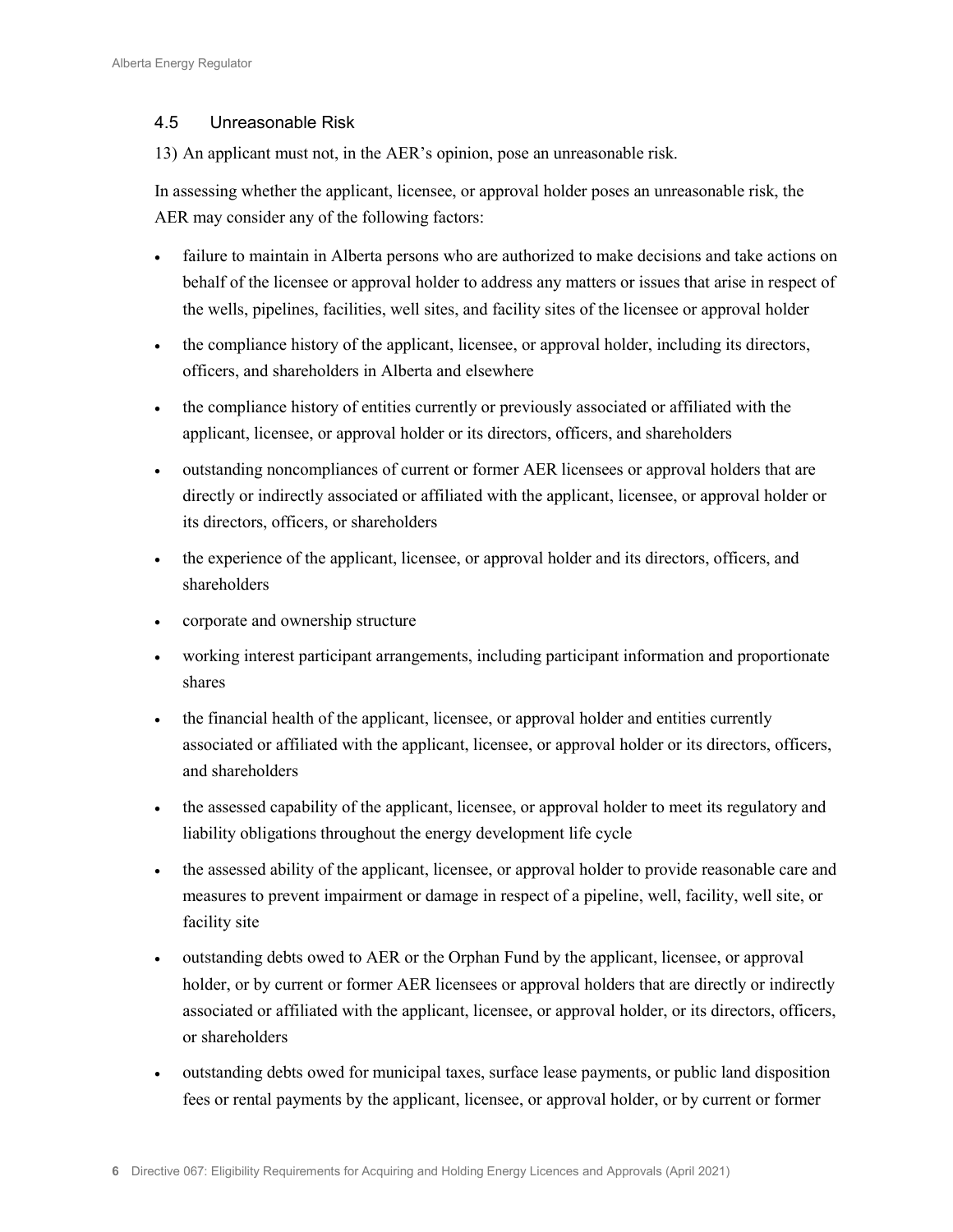AER licensees or approval holders that are directly or indirectly associated or affiliated with the applicant, licensee, or approval holder, or its directors, officers, or shareholders

- being or having been subject to or initiating insolvency proceedings (which includes bankruptcy proceedings, receivership, notice of intention to make a proposal under the *Bankruptcy and Insolvency Act*, proceedings under *Companies Creditors Arrangement Act*)
- involvement of the applicant, licensee, or approval holder's directors, officers, or shareholders in entities that have initiated or are or have been subject to insolvency proceedings
- cancellation of or significant reduction to insurance coverage
- naming of directors, officers, or shareholders of the applicant, licensee, or approval holder in a declaration made under section 106 of the *Oil and Gas Conservation Act* and section 51 of the *Pipeline Act*
- any other factor the AER considers appropriate in the circumstances

### <span id="page-6-0"></span>**5 Maintaining Eligibility**

14) All existing licence or approval holders must meet licence eligibility requirements (section [4\)](#page-2-0) on an ongoing basis and ensure that the information the AER has on file is kept accurate.

Licensees and approval holders must annually submit financial information as per requirement [12](#page-4-2) in order to maintain eligibility.

- 15) Licensee and approvals holders must have and maintain at all times an official regulatory email address that is frequently monitored for regulatory communication with the AER.
- 16) Licensees and approval holders must notify the AER immediately in any of the following cases:
	- a) General or emergency contact information has changed (submit updated Schedule 1, sections A and B).
	- b) Insurance coverage is cancelled or significantly reduced.
	- c) They initiate or are subject to insolvency proceedings.

The AER encourages any licensee considering initiating insolvency proceedings to contact the AER and to engage their working interest participants in their plans.

17) Licensees and approval holders must notify the AER within 30 days of defaulting on debt or violating debt covenants.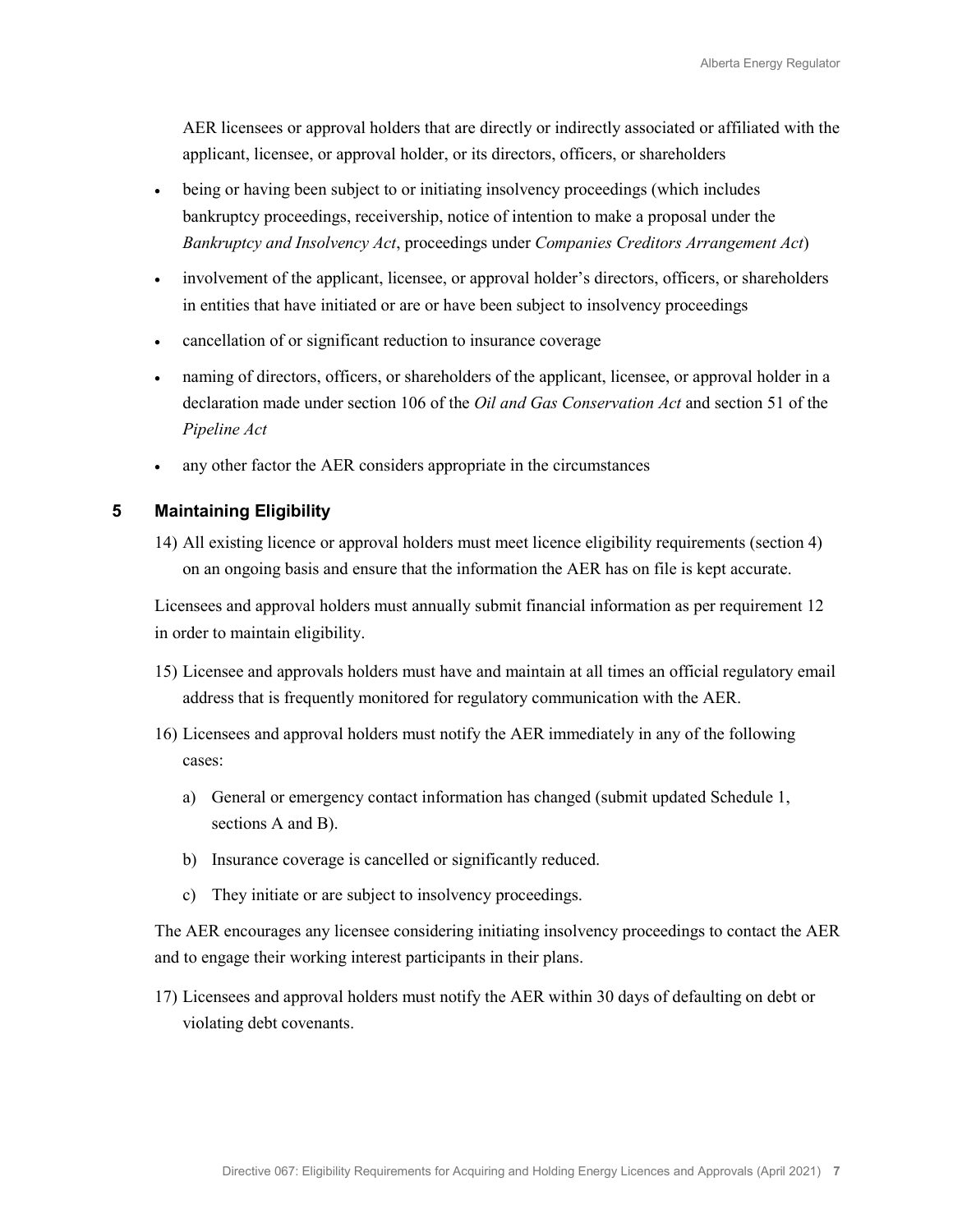- 18) An updated Schedule 1 and any associated documents must be provided within 30 days of any material change, which includes the following:
	- a) changes to legal status and corporate structure
	- b) addition or removal of a related corporate entity
	- c) amalgamation, merger, or acquisition
	- d) changes to directors, officers, or shareholders directly or indirectly holding 20 per cent or more of the outstanding voting securities of the licensee or approval holder
	- e) plan of arrangement or any other transaction that results in a significant change to the operations of the licensee
	- f) the sale of all or substantially all of the licensee's assets
	- g) a significant change to working interest participant arrangements, including participant information and proportionate shares
	- h) the licensee or approval holder has initiated or is subject to insolvency proceedings
	- i) cancellation of or significant reduction to insurance coverage

Before effecting a material change, a licensee or approval holder may request an advance determination on whether the AER would consider the proposed change to result in the licensee or approval holder posing an unreasonable risk (see section [4.5\)](#page-5-0).

The AER may request additional information following a material change to assess whether a licensee or approval holder poses an unreasonable risk (see section [4.5\)](#page-5-0).

#### <span id="page-7-0"></span>**6 Restriction of Licence Eligibility**

There are three main circumstances in which the AER may revoke or restrict licence eligibility:

- Failure to provide complete and accurate information, or to update that information, as required and within the prescribed timelines.
- A finding by the AER that the licensee or approval holder poses an unreasonable risk.
- The licensee fails to acquire or hold licences or approvals within one year following granting of licence eligibility.

If a party already holds licences or approvals, licence eligibility will be restricted. If the party had general eligibility, this will be changed to limited eligibility, and additional terms or conditions may be imposed. If the licensee or approval holder has limited eligibility, licensee eligibility may be further restricted to impose additional terms or conditions.